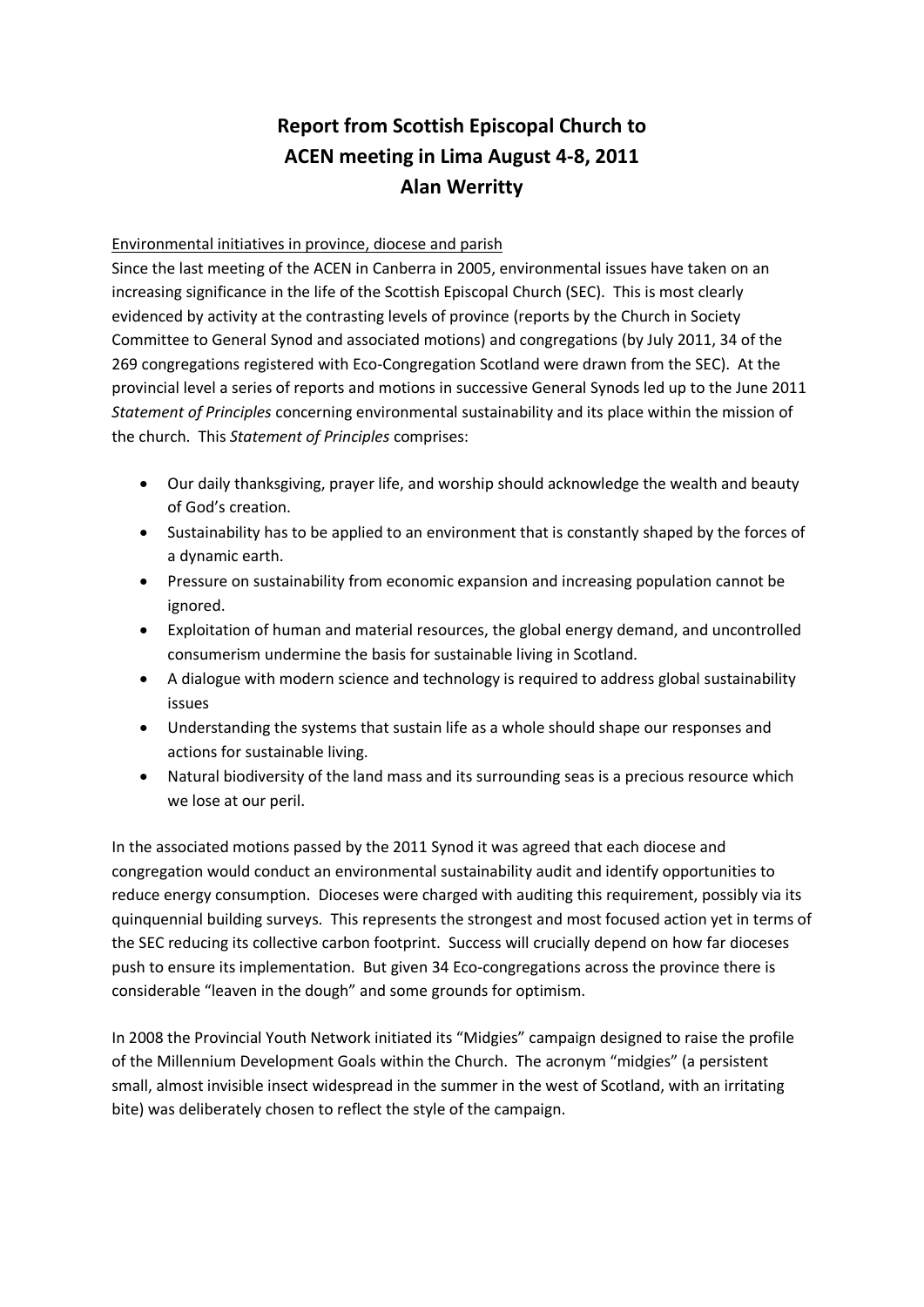#### Partnerships with other churches or secular organizations

The most significant partnership is with Eco-Congregation Scotland an ecumenical charity [\(http://www.ecocongregationscotland.org/\)](http://www.ecocongregationscotland.org/) which offers a programme to enthuse and equip churches to weave environmental issues into their life and mission via resources with a focus on:

- **Growing in faith and understanding** *make the link between environmental issues and Christian faith*
- **Putting God's house in green order** *Take practical action in the church*
- **Changing lives, change communities** *Influence attitudes and take action in the local or global community*

Eco-Congregation Scotland (founded in 2000) now supports 269 congregations across Scotland, of which 34 are from the SEC. The resource materials provide materials for reflection (creation theology and bible study), worship (liturgical resources for both everyday worship and festivals), work with young children and youth groups, more sustainable use of church buildings and their surroundings (energy efficient buildings, sustainable procurement processes, promotion of biodiversity in church grounds) and sustainable living by individuals and across the community (waste management, promoting local food, reducing carbon footprints and fair trade initiatives). New resources broadening the scope of Eco-Congregations Scotland into international development and poverty alleviation are currently being developed with assistance from Christian Aid.

Eco-Congregation Scotland is seen as a key partner by the Scottish Government in its engagement with civil society to reduce greenhouse gas emissions by 42% (2020) and by 80% (2050) against 1990 levels. These targets are amongst the modest ambitious in the world and will not be achieved without major take-up by civil society and associated behaviour change. Current Scottish Government funding of a full-time manager is evidence of Eco-Congregation Scotland's perceived value in providing direct access to civil society via nearly 300 local groups which can begin to promote the necessary behavioural change.

The SEC has supported Eco-Congregation Scotland by grants, resourcing the current redrafting of its resource materials and having myself as a Trustee and member of the Board.

## Serious local concerns in relation to **agriculture**, water, land use, vulnerable peoples, displaced persons, economic development, **climate change response**

**Agriculture:** Many remote rural areas in Scotland are experiencing depressed incomes for livestock farmers, threats to key support services (public transport, affordable housing, accessible health care) and out-migration of school leavers and graduates threatening the long-term viability of small communities. Along with the rest of Scotland, these communities are also beginning to report the impacts of climate change (increased flood risk, changes in length of the growing season, changes in biodiversity). The Report of the Rural Commission to the 2009 General Synod provided an insightful commentary on these issues and practical ways in which the Church could assist rural communities address these challenges.

**Climate change response:** The threat posed by climate change both locally and globally has been repeatedly brought before successive General Synods. Motions urging governments to develop policies to meet the challenge of ever-increasing greenhouse gas emissions have been combined with initiatives by the Church in Society Committee to promote ownership of the issue by congregations and individual church members. Congregations eager to take up this challenge have used resources promoted by Eco-Congregation Scotland or, in the case of St John's Edinburgh, have